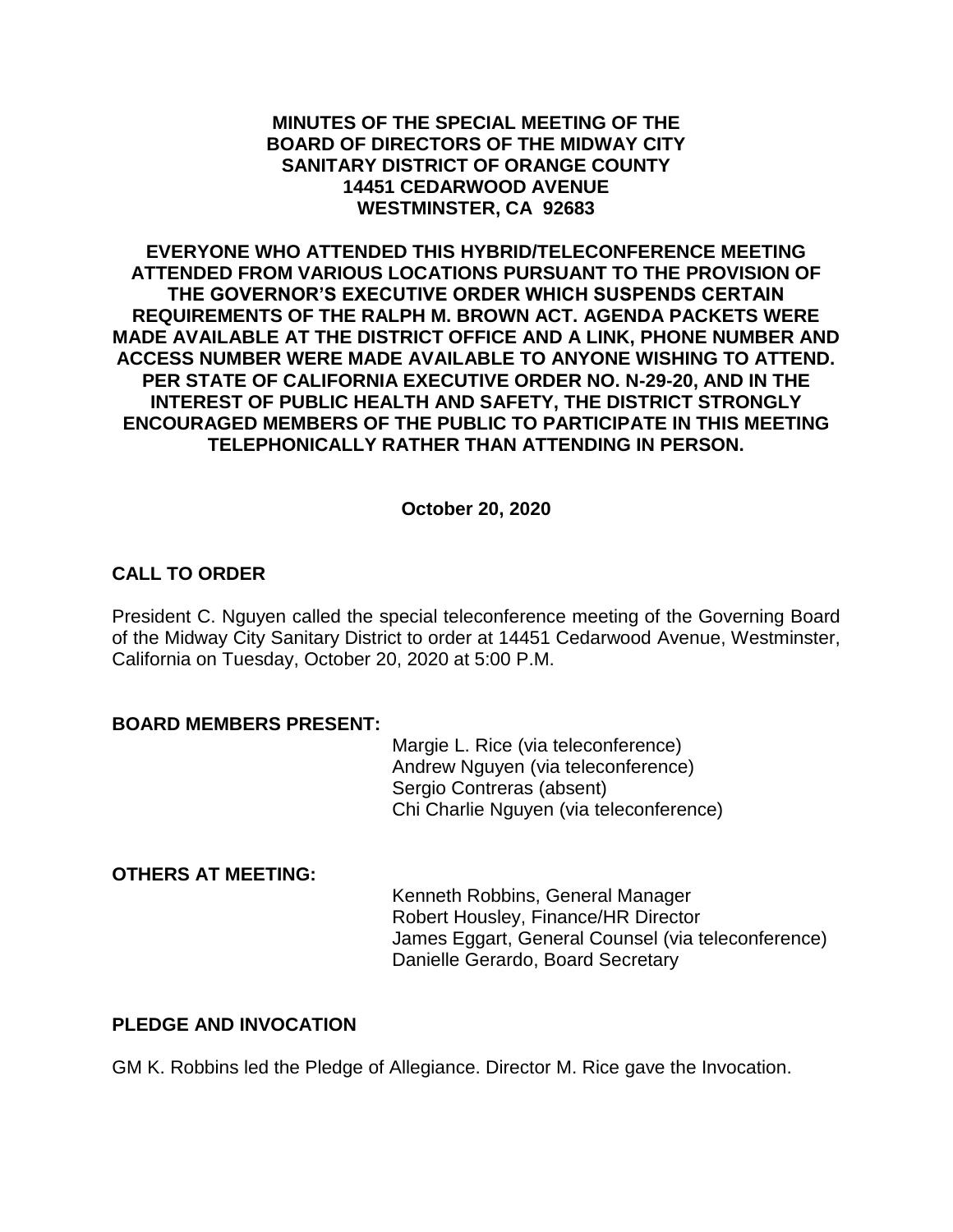# **PUBLIC COMMENTS**

None

# **APPROVAL OF THE MINUTES OF THE SPECIAL MEETING OF OCT. 6, 2020** *(Roll Call Vote)*

A motion was made by Director M. Rice, seconded by President C. Nguyen, to approve the minutes of the special meeting of October 6, 2020. The motion was approved by the following 3-0 roll call vote:

AYES: A. Nguyen, C. Nguyen and M. Rice NAYS: ABSTAIN: ABSENT: S. Contreras

# **APPROVAL OF EXPENDITURES**

|  |  |  |  |  | A. Demands in the amount of \$325,360.43 |
|--|--|--|--|--|------------------------------------------|
|--|--|--|--|--|------------------------------------------|

*(Roll Call Vote)* 

| #               |                    | CK # Date AMOUNT                     | <b>VENDOR</b>                                                        | <b>MEMO</b>                                                                                      |
|-----------------|--------------------|--------------------------------------|----------------------------------------------------------------------|--------------------------------------------------------------------------------------------------|
|                 |                    |                                      |                                                                      |                                                                                                  |
| $\mathbf{1}$    |                    |                                      | CHECKS:                                                              |                                                                                                  |
| $\overline{2}$  | 11814 10/1         | $\frac{1}{2}$                        | 5,275.01 US Bank Corporate Payment Systems                           | <b>District Credit Cards</b>                                                                     |
| 3               | $11815$ $10/6$ \$  |                                      | 345.00 Avala's Car Wash                                              | Fleet wash 10/1                                                                                  |
| $\overline{4}$  | 11816 10/6         | \$                                   | 264.77 Cintas                                                        | Uniform Services for 10/1                                                                        |
| 5               | $11817$ $10/6$ \$  |                                      | 1,464.94 County of Orange Treasurer-Tax Collect (OCSD sewer user fee |                                                                                                  |
| 6               | 11818 10/6         | $\mathfrak{L}$                       | 546.00 CRC Cloud                                                     | Anit-virus renewal                                                                               |
| $\overline{7}$  | 11819 10/6         | \$                                   | 549.00 Frog Environmental                                            | 2020-21 Storm Water Services 2nd Qtr                                                             |
| 8               | 11820 10/6         | $\sqrt{2}$                           | 130.00 Jerry's Broken Drill & Tap Removal                            | Repair hub for Crane Carrier trucks                                                              |
| 9               | 11821 10/6         | $\mathfrak{L}$                       | 746.74 Merchants Building Maintenance, LLC                           | Janitorial Services for October 2020                                                             |
| 10 <sup>°</sup> | $11822$ $10/6$ \$  |                                      | 1,136.49 NVB Equipment, Inc.                                         | Recharge NG-3 fire suppression system                                                            |
| $\overline{11}$ | 11823 10/6         |                                      | \$ 20,035.50 Orange County Sanitation District                       | Permit Fees September-2020                                                                       |
| 12              |                    |                                      | 11824 10/6 \$ 33,760.00 Rengel + Company Architects, Inc             | Architectural Services for Building Project                                                      |
|                 |                    |                                      | 11825 10/6 \$ 1,000.00 SFG Retirement Plan Consulting                | Advisory Fee 457(b) and OBRA plans - Q3 2020                                                     |
| 13              | $11826$ $10/6$ \$  |                                      | 574.09 Snap-On Tools                                                 |                                                                                                  |
| 4               |                    |                                      |                                                                      | Air gun for shop use                                                                             |
| 15              | $11827$ $10/6$ \$  |                                      | 559.83 Staples Business Credit                                       | September 2020 Office Supplies                                                                   |
| 16              | 11828 10/6         | \$                                   | 300.00 Digital Deployment dba Streamline                             | Website Monthly Member Fee: October 2020                                                         |
| 17              | 11829 10/6         | $\sqrt{2}$                           | 38.05 Underground Service Alert                                      | (17) New Tickets for August 2020                                                                 |
| 18              | 11830 10/6         | $\mathfrak{L}$                       | 276.95 Union Bank                                                    | Truck rental while NGT-11 out of service, thermostat, coolant, brake clean&air filter for NGT-11 |
| 19              |                    |                                      | <b>Union Bank</b>                                                    | Credit (\$125.60) for item no received                                                           |
| 20              | 11831 10/6         | \$                                   | 960.00 White Nelson Diehl Evans, LLP                                 | Final billing on audit of District's financial statements FY 19/20                               |
| 21              | 11834 10/7         | $\sqrt[6]{2}$                        | 1,225.53 Wex Bank (Chevron)                                          | Fuel Credit Card for September 2020                                                              |
| 22              | 11836 10/7         | \$                                   | 164.44 Advance Gas Products                                          | Parts for welding equipment                                                                      |
| 23              | 11837 10/7         | $\sqrt{2}$                           | 435.00 Ayala's Car Wash                                              | Fleet wash 10/5 and cleaned & sanitized cabs                                                     |
| 24              | 11838 10/7         | $\mathfrak{L}$                       | 3.273.12 Daniel's Tire Service                                       | (16) Restock recap tires for Solid Waste trucks                                                  |
| 25              | 11839 10/7         | $\sqrt{2}$                           | 753.94 TEC of California, Inc                                        | Restock oil filters, wheel studs & gaskets, replacement alternator for NG-13                     |
| 26              |                    | 11840 10/14 \$ 36.517.44 Diniech     |                                                                      | 2021 District Calendar Printing & Mailing                                                        |
| 27              | $11841$ $10/14$ \$ |                                      | 35.00 Advance Workplace Strategies, Inc.                             | Random testing for Sewer Maintenance dept                                                        |
| 28              | 11842 10/14 \$     |                                      | 101.54 AT&T Mobility                                                 | Cell Phone Service for October 2020                                                              |
| 29              | $11843$ 10/14 \$   |                                      | 900.00 Ayala's Car Wash                                              | Fleet wash 10/12, cleaned & sanitized cabs                                                       |
| 30              | $11844$ $10/14$ \$ | 261.77 Cintas                        |                                                                      | Uniform Services for 10/8                                                                        |
| 31              | $11845$ 10/14 \$   |                                      | 350.00 Country City Towing, Inc                                      | NG-1 and NG-3 tow to the District yard                                                           |
| 32              |                    | 11846 10/14 \$101,356.60 CR Transfer |                                                                      | Residential Waste and Organic Tonnage Fees 9/16 through 9/30/20                                  |
| 33              | $11847$ 10/14 \$   |                                      | 698.55 CR&R Incorporated                                             | Coronet Park clean up event 9/19/20                                                              |
| 34              | $11848$ $10/14$ \$ |                                      | 771.99 Dartco Transmission Sales & Service                           | Restock transmission filters for Solid Waste trucks                                              |
| 35              | $11849$ 10/14 \$   |                                      | 6,481.07 SoCal Gas                                                   | CNG Station from 9/01/20 through 10/01/20, District Offices Usage Fees for September             |
| 36              | 11850 10/14 \$     |                                      | 420.00 Jesus Quintero                                                | Reimbursement for safety work boots and safety glasses                                           |
| 37              | $11851$ $10/14$ \$ |                                      | 1,799.00 ParcelQuest                                                 | ParcelQuest.com annual renewal FY 2020-21                                                        |
| 38              | $11852$ 10/14 \$   | 3.370.48 SDRMA                       |                                                                      | Dental Insurance Premiums for November 2020                                                      |
| 39              | $11853$ 10/14 \$   |                                      | 211.99 SoCal Auto & Truck Parts, Inc                                 | Restock turn lamps for Solid Waste trucks                                                        |
| 40              | 11854 10/14 \$     |                                      | 198.55 TEC of California, Inc.                                       | Restock alternator for Mack truck                                                                |
|                 | $11855$ 10/14 \$   | 1,867.07 Verizon                     |                                                                      | Internet Connection for October 2020                                                             |
| 41              |                    |                                      |                                                                      |                                                                                                  |
| 42              | 11856 10/14 \$     |                                      | 4,673.51 Woodruff, Spradlin & Smart                                  | Legal Services for September 2020                                                                |
| 43              | $11857$ 10/14 \$   |                                      | 735.00 CARB/PERP-CA Air Resources Board                              | Sewer - Portable Generator Permit 3 Years (Serial no. 604104)                                    |
| 44              |                    |                                      | \$234.563.96 <b>CHECKS SUBTOTAL</b>                                  |                                                                                                  |
| 45              |                    |                                      |                                                                      |                                                                                                  |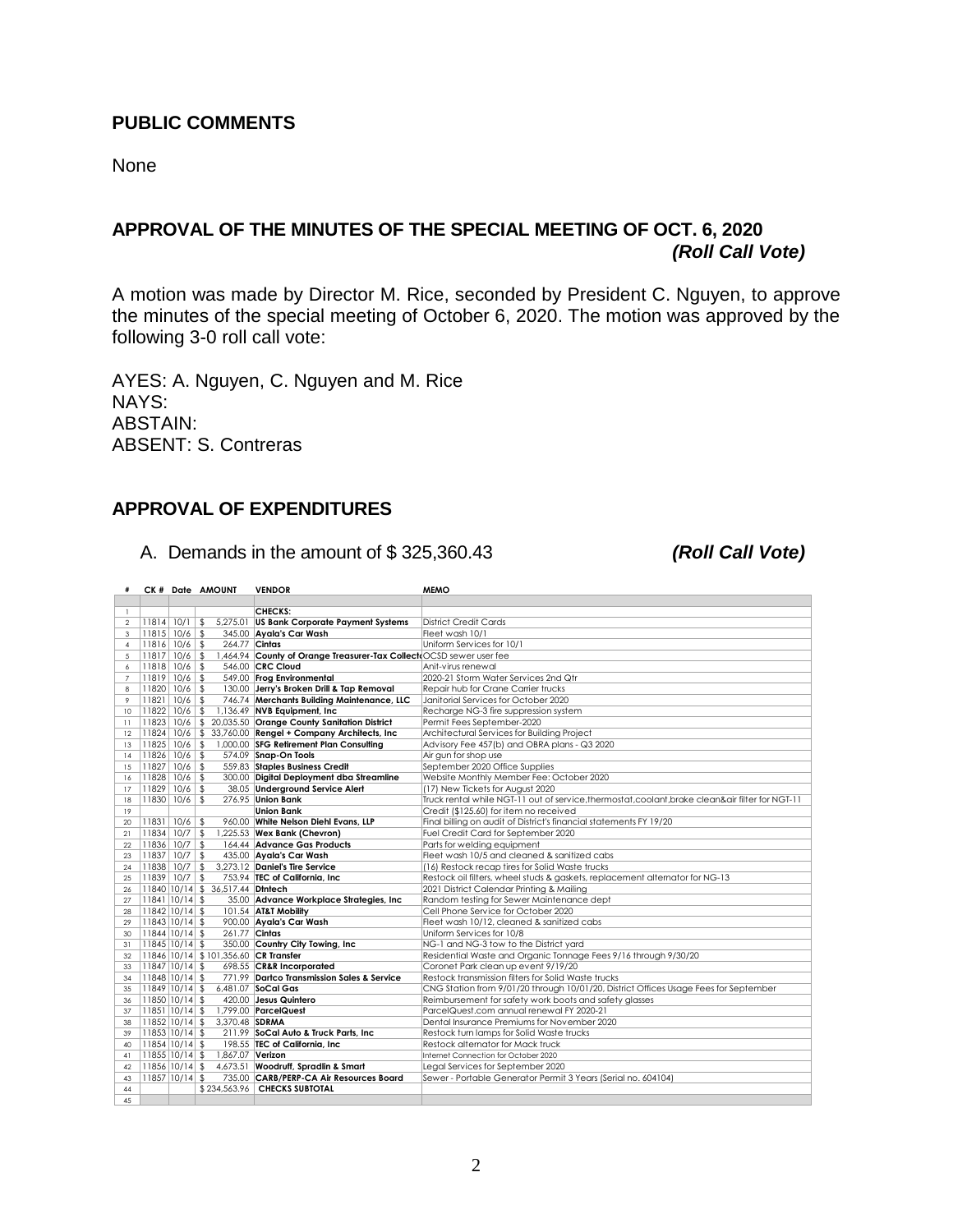| 46 |     |             |                                  | <b>PAYROLL</b>                                                               |                                                     |
|----|-----|-------------|----------------------------------|------------------------------------------------------------------------------|-----------------------------------------------------|
| 47 | ACH |             | 10/6 \$ 71,110.45 <b>Paychex</b> |                                                                              | Employee Payroll - Checks, Taxes, & Direct Deposits |
| 48 | ACH | $10/6$   \$ |                                  | 2.366.18 Nationwide Retirement Solutions                                     | 457 Deferred Compensation (100% Paid By Employees)  |
| 49 | ACH | $10/6$ \$   |                                  | 560.00 Nationwide Retirement Solutions                                       | 457 Roth (100% Paid By Employees)                   |
| 50 | ACH |             |                                  | 10/6   \$ 1,000.00   Nationwide Retirement Solutions                         | 457 Catch Up                                        |
| 51 |     |             |                                  | \$75.036.63 ACH TRANSFERS SUBTOTAL                                           |                                                     |
| 52 |     |             |                                  |                                                                              |                                                     |
| 53 |     |             |                                  |                                                                              |                                                     |
| 54 |     |             |                                  | <b>ACH PAYMENTS</b>                                                          |                                                     |
| 55 | ACH |             | \$ 15.759.84 CalPERS             |                                                                              | Retirement Contributions for 08/24/2020-09/06/2020  |
| 56 |     |             |                                  | \$15,759.84 ACH TRANSFERS SUBTOTAL                                           |                                                     |
| 57 |     |             |                                  |                                                                              |                                                     |
| 58 |     |             |                                  | \$325.360.43   TOTAL EXPENDITURES (HANDCUT, REGULAR, PAYROLL, ACH TRANSFERS) |                                                     |
|    |     |             |                                  |                                                                              |                                                     |

A motion was made by Director M. Rice, seconded by President C. Nguyen, to approve the expenditures in the amount of \$325,360.43. The motion was approved by the following 3-0 roll call vote:

AYES: A. Nguyen, C. Nguyen and M. Rice NAYS: ABSTAIN: ABSENT: S. Contreras

## **REPORTS**

#### **Report of President**

None

#### **Report of General Manager**

GM K. Robbins reminded the Board that there would be Driver's Safety Training at the District on Saturday, October 24, 2020 from 8 AM until 1 PM.

GM K. Robbins reported that the District was asked to help with handing out treats to kids from 11 AM – 2 PM on October 31, 2020 (Halloween) at the Westminster Mall and that GM K. Robbins would plan to be there. A handout will be provided by the organizer.

GM K. Robbins reported that the District has purchased a new tool box for the fleet maintenance department because the old one was 35 years old and it was time.

GM K. Robbins reported that the District would be receiving a bill from RJ Noble for raising the manholes for the County project on Bolsa Avenue in Midway City. The District must now go through the County's contractor and pay their price.

#### **Report from the Clean Up Event at Frank Fry Park on Oct. 10, 2020**

Directors A. Nguyen and C. Nguyen attended the clean up event and said that it was worthwhile and appreciated.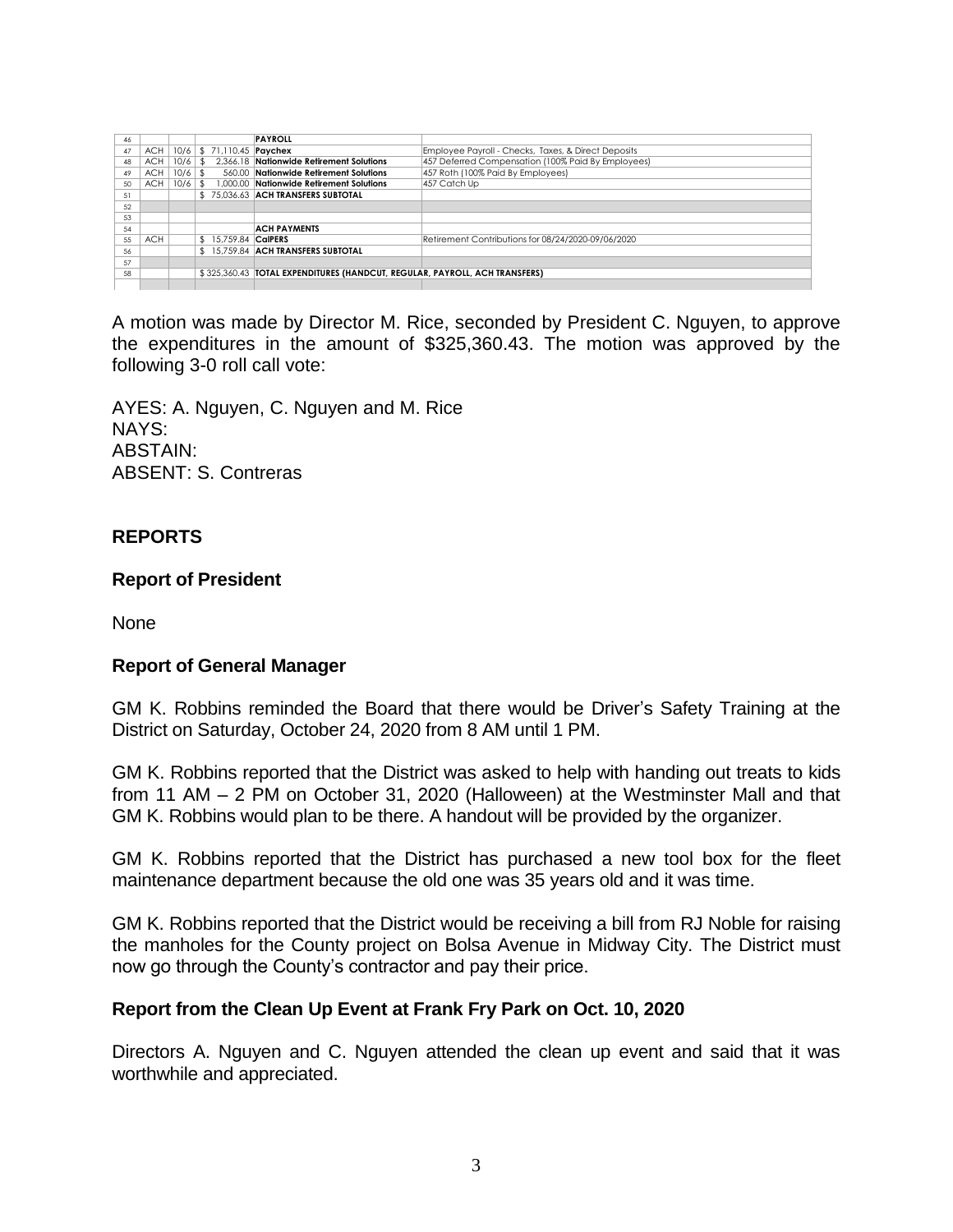## **CONSENT CALENDAR**

A. Approve and File the Treasurer's Investment Report for September 2020

A motion was made by President C. Nguyen, seconded by Director M. Rice, to approve the Consent Calendar. The motion was approved by the following 3-0 roll call vote:

AYES: A. Nguyen, C. Nguyen and M. Rice NAYS: ABSTAIN: ABSENT: S. Contreras

### **OLD BUSINESS**

None

#### **NEW BUSINESS**

A. Discussion and Consideration of Rengel Architects Site Rendering Assessment of New Office Building, New Archive Building, Locker Rooms, and Solar Equipment at the Midway City Sanitary District, Westminster, CA

# *(Roll Call Vote)*

A report of a summary of Staff's recommendation was provided and considered by the Board. A motion was made by President C. Nguyen, seconded by Director M. Rice, to approve of Rengel Architects site rendering of the Districts new office building, archive building, locker rooms and solar equipment and continue with the design of the project. The motion was approved by the following 3-0 roll call vote:

AYES: A. Nguyen, C. Nguyen and M. Rice NAYS: ABSTAIN: ABSENT: S. Contreras

> B. Consider Approval of Employee 15-Year Safety Award for Fleet Maintenance Lead Worker, Raul Martinez *(Roll Call Vote)*

A report of a summary of Staff's recommendation was provided and considered by the Board. A motion was made by Director M. Rice, seconded by President C. Nguyen, to approve the 15 year safety award for fleet maintenance lead worker, Raul Martinez. The motion was approved by the following 3-0 roll call vote: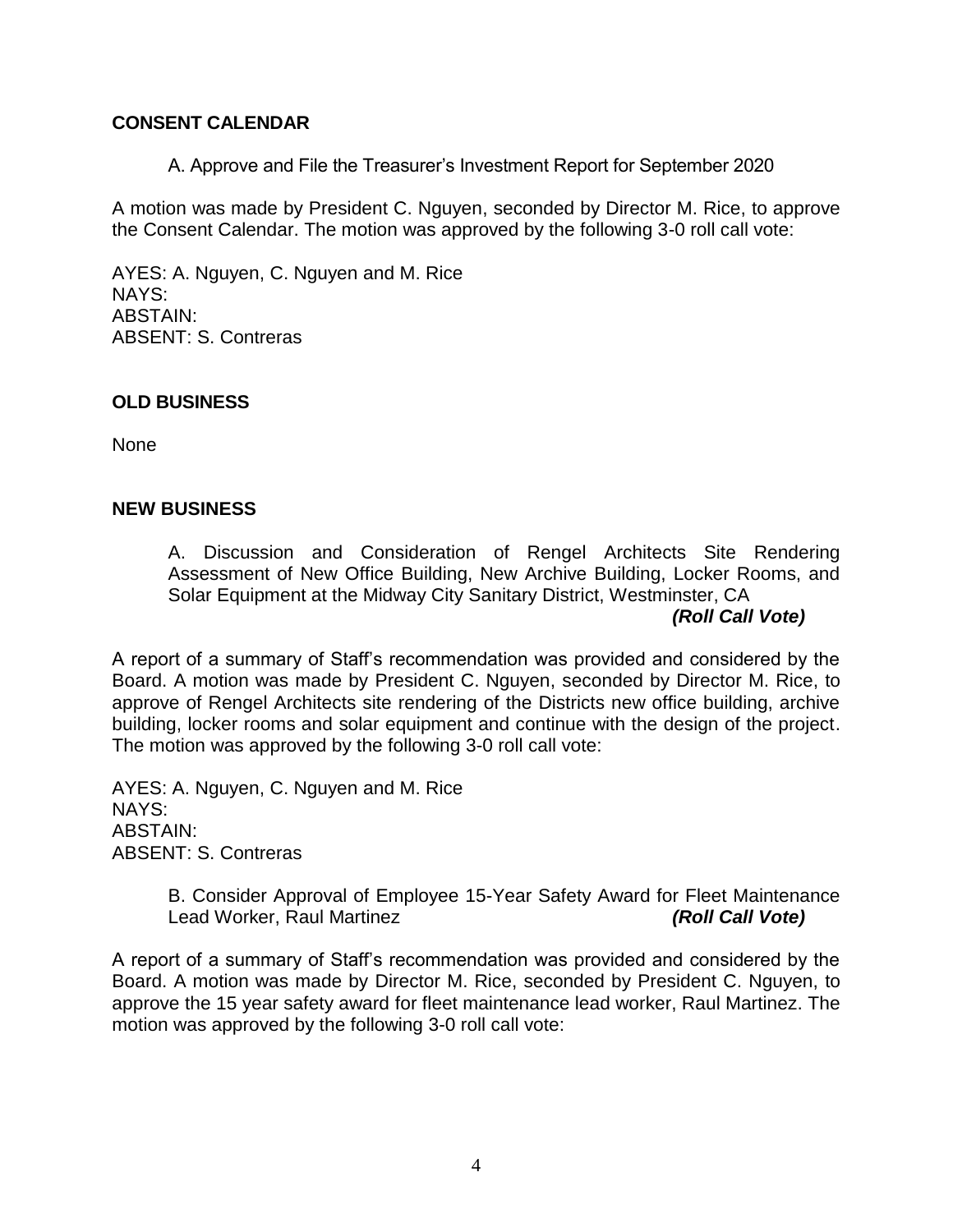AYES: A. Nguyen, C. Nguyen and M. Rice NAYS: ABSTAIN: ABSENT: S. Contreras

> C. Discuss and Consider Changing the Date of the Midway City Sanitary District's Regularly Scheduled Board Meeting On Tuesday, November 3, 2020 at 5:30 P.M. to a Special Teleconference Meeting at 5 P.M. Due to the National Election *(Roll Call Vote)*

A report of a summary of Staff's recommendation was provided and considered by the Board. A motion was made by Director M. Rice, seconded by President C. Nguyen, to keep the regularly scheduled Board meeting date of Tuesday, November 3, 2020 but to change the time to 10 AM due to the national election. The motion was approved by the following 3-0 roll call vote:

AYES: A. Nguyen, C. Nguyen and M. Rice NAYS: ABSTAIN: ABSENT: S. Contreras

D. Discuss and Consider Changing the Midway City Sanitary District's Regularly Scheduled Board Meeting On Tuesday, November 3, 2020 at 5:30 P.M. to a Special Teleconference Meeting at 5 P.M. Due to the COVID-19 Pandemic *(Roll Call Vote)*

No action was taken.

#### **INFORMATIONAL ITEMS**

A. White Nelson Diehl Evans to Join National Professional Services Firm Clifton Larson Allen (CLA) on November 1, 2020

Receive and file.

#### **BOARD CONCERNS/COMMENTS**

Director M. Rice stated that she hoped that Director A. Nguyen got well soon.

President C. Nguyen also wished Director A. Nguyen a speedy recovery.